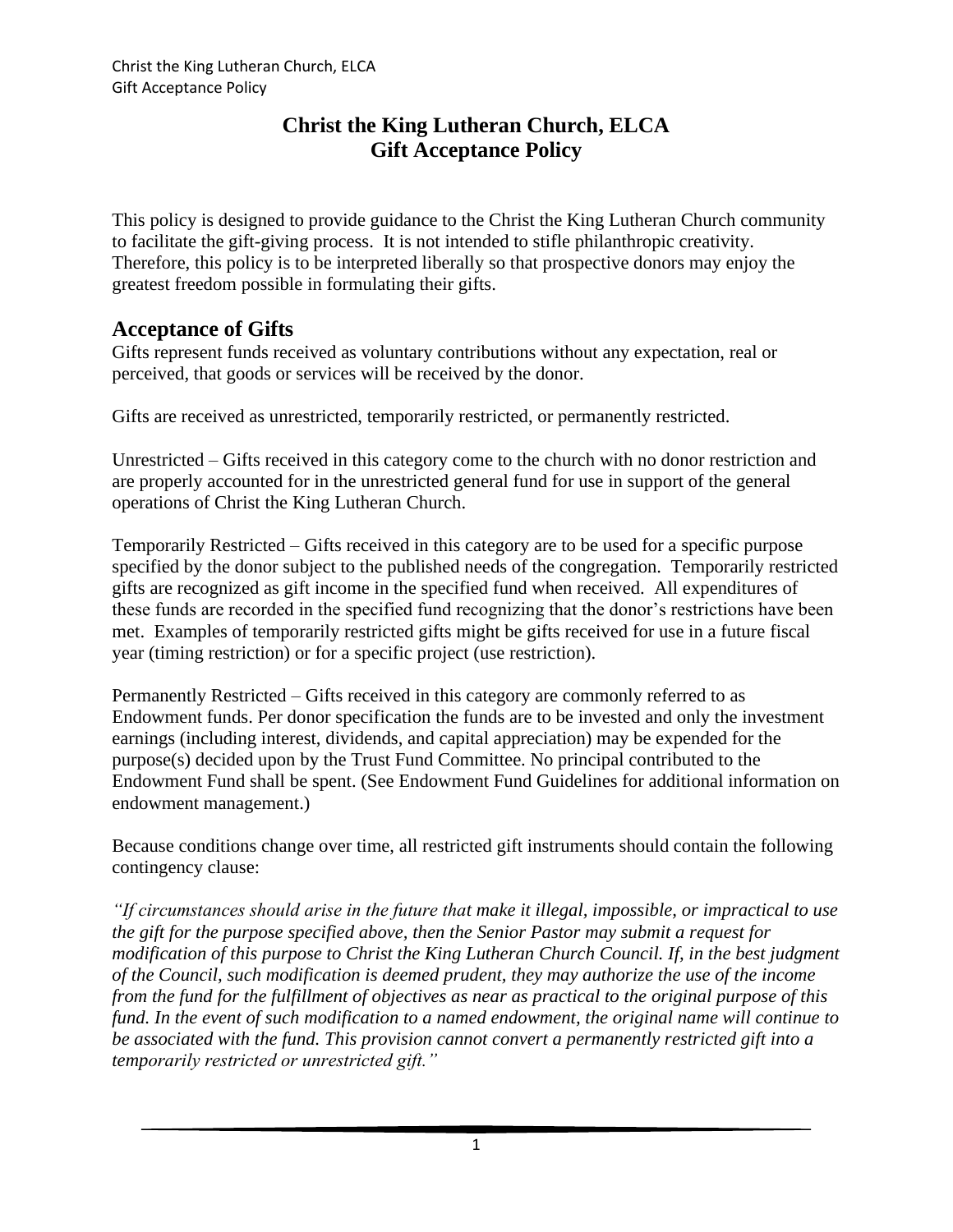## **General Principles**

Christ the King reserves the right to refuse any gift that in any way detracts from its purpose, character, integrity, freedom, or its independence.

Christ the King must use gifts for the particular purpose designated by the donor or as set forth in any solicitation materials.

Christ the King should safeguard the donor's privacy and other confidential information.

Christ the King follows the letter and spirit of all laws and regulations affecting or relating to charitable giving and fund-raising activities.

The donor is responsible for assigning a value to tangible property for income tax purposes in accordance with IRS guidelines. Refer to IRS Publication 526, *Charitable Contributions*.

## **Plan for Large Undesignated Donation**

If a single undesignated gift more than 3% of the current fiscal year's undesignated offering budget is received and the amount of the gift is over and above the donor's committed annual gift, the gift will be distributed as follows:

- 1) If on the date of receipt, the consolidated unrestricted cash liquidity position of the General Fund is less than \$150,000, a portion of the gift equal to the cash liquidity deficit will remain in the undesignated offerings account.
- 2) The remaining gift will be designated by the Executive committee.

For example, an undesignated gift of \$200,000 was received on May 31. The unrestricted General Fund cash liquidity on May 31 was \$90,318. The amount of the gift to remain in the undesignated offerings would be \$59,682 (\$150,000-\$90,318). The remaining amount of \$140,318 would be designated by the Executive committee.

## **Cash Gifts**

Donations in the form of US currency, credit or debit card, or automatic draft are accepted forms of payment. Checks should be made payable to Christ the King Lutheran Church and mailed or delivered to:

> Christ the King Lutheran Church, ELCA 17195 Cleveland Road South Bend, IN 46635

For gifts made by check and mailed at the calendar year-end, the postmark date is the gift date. Electronic donations can be made online at [www.ctkluth.com.](http://www.ctkluth.com/)

## **Gifts of Securities**

Publicly traded securities, mutual funds, shares of stock in closely held companies, bonds, and government issues may be given to Christ the King Lutheran Church. It is Christ the King's policy to convert securities to cash.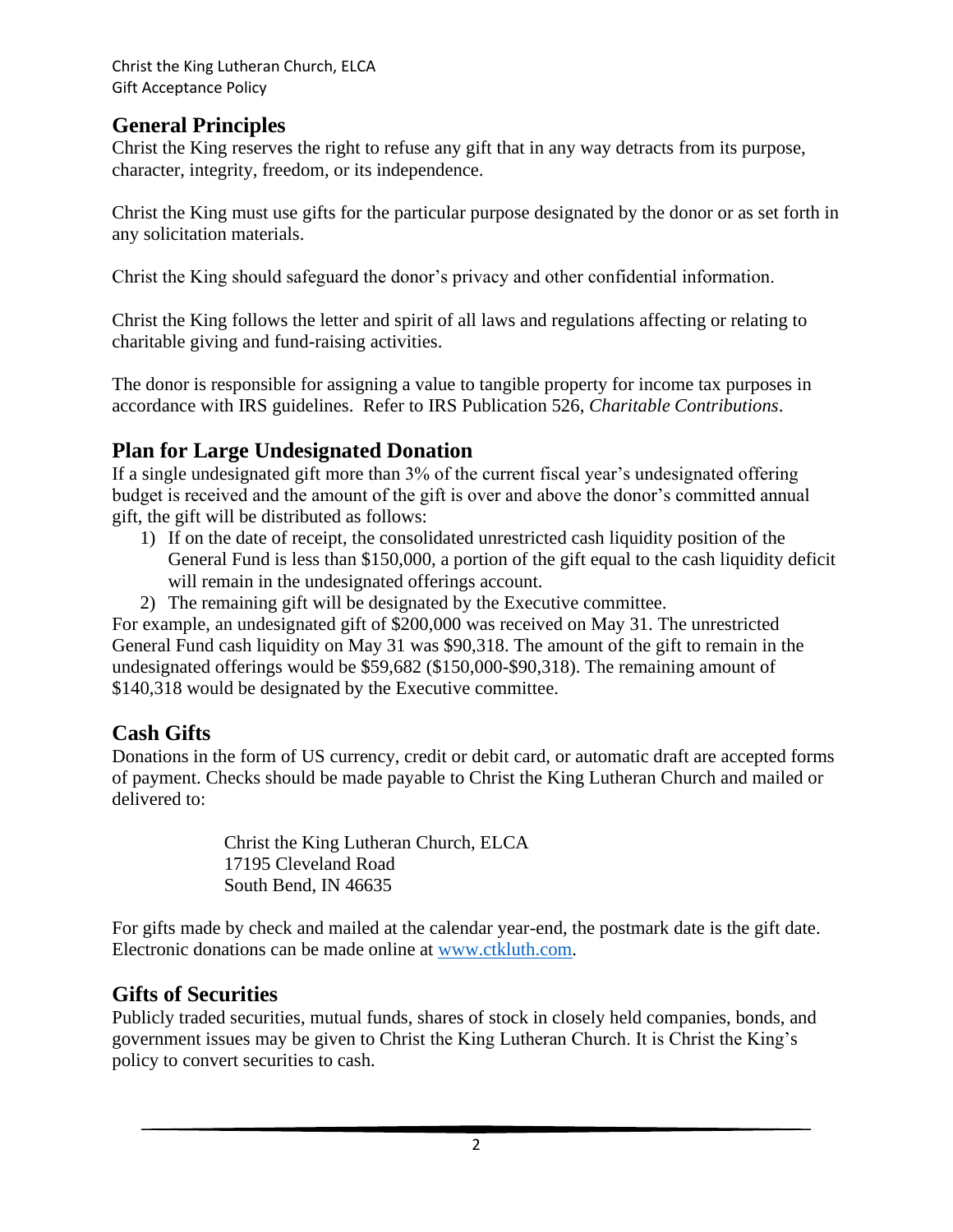If securities are electronically transferred from a donor's brokerage account to Christ the King's brokerage account via 1<sup>st</sup> Source Asset Advisors, then the date of the gift will be the date on which the securities are received in the Christ the King account. Donors should contact Christ the King's business office to obtain the 1<sup>st</sup> Source Asset Advisors' instructions which they will then give to their broker along with a letter of instruction regarding the specific securities to be transferred. A copy of the letter of instruction should be sent to Christ the King noting the specific purpose of the gift (i.e., pledge, building fund, etc.) in order that the gift may be receipted properly.

## **Real Estate**

On a very limited basis, Christ the King Lutheran Church may accept gifts of real estate, including houses, condominiums, commercial properties, farmland, rental property, and undeveloped land, after a thorough review of the following factors:

- The usefulness of the property for Christ the King's purposes
- The marketability of the property
- The existence of restrictions, reservations, easements, and/or other limitations
- The existence of encumbrances, such as mortgages and mechanics liens
- Carrying costs, such as property owner's association dues, taxes, insurance, and other maintenance expenses, and
- Fair market value in relation to the costs and limits listed above as determined by a qualified appraisal conducted in accordance with IRS standards

Prior to the acceptance of any parcel of real property, an assessment of the potential environmental risks will be conducted. This assessment shall include the following:

- An inquiry of the present owners regarding his, her or its knowledge of the history of the property
- A title search to determine who the prior owners might have been
- A consultation with federal, state, and local environmental agencies to find out whether the property has any history of hazardous waste contamination: and
- A visual inspection of the property for any evidence of environmental hazards

An environmental audit conducted by a professional service also may be required. The decision to accept gifts of real estate requires approval by the Council.

Christ the King reserves the right to require that the donor or the donor's personal representative pay the cost, including professional fees, of any review or investigation described above as a condition of considering acceptance of the property in question.

## **Tangible Personal Property**

Christ the King typically does not accept gifts of tangible personal property, including works of art, jewelry, antiques, coin, stamp and other collections, automobiles, manuscripts, and books. Such gifts may be accepted only after a thorough review indicates the property is readily marketable or may be used by Christ the King in a manner consistent with one of the purposes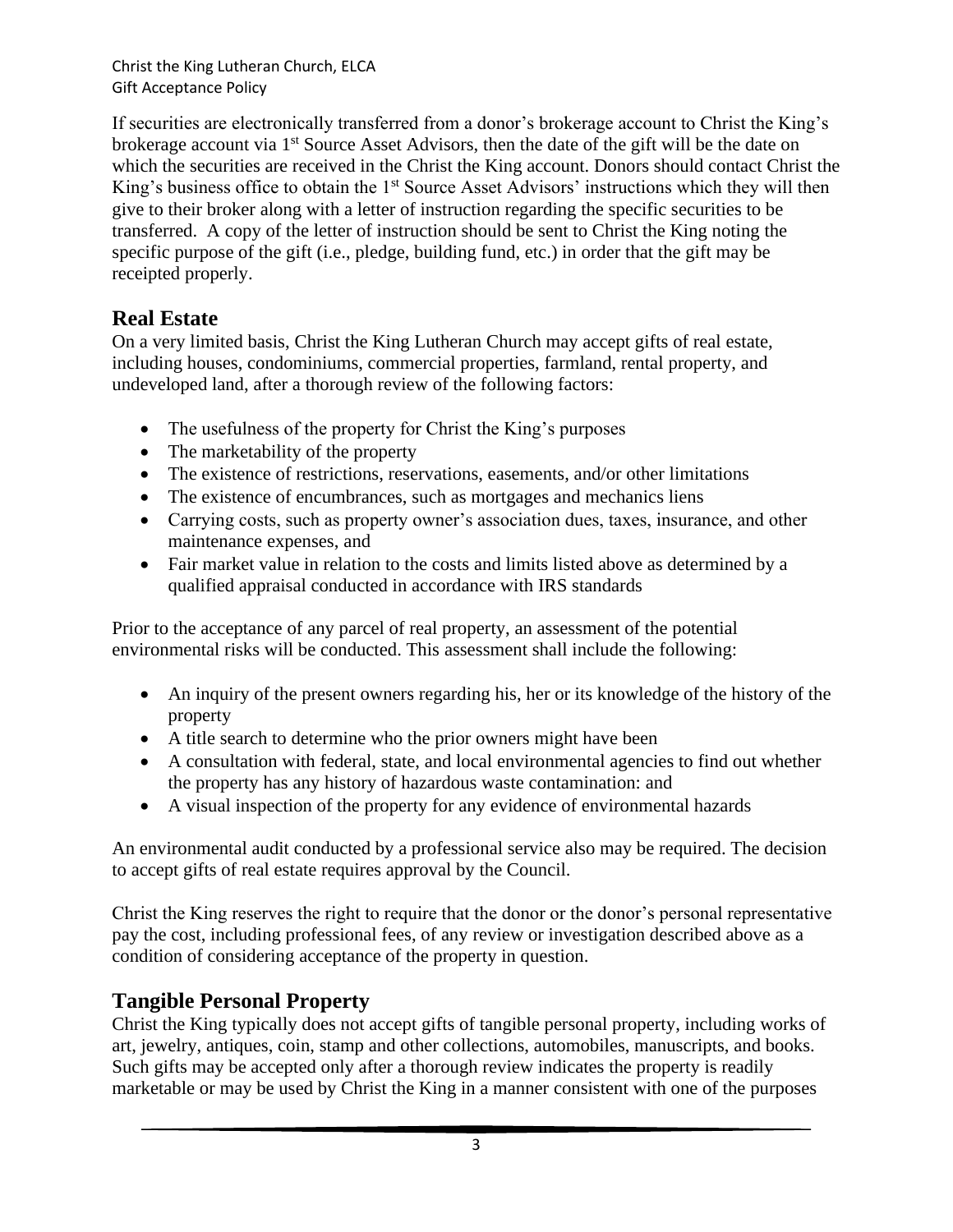for which it was granted status. An essential issue for donors to consider before contributing a gift of tangible personal property is whether they would like Christ the King to use or display the property. Prospective donors should be advised that Christ the King reserves the right to sell or otherwise dispose of the personal property in question if such action is financially advisable or necessary.

For goods-in-kind donations with a fair market value between \$500 and \$5,000, Christ the King must be furnished with the following information:

- Donor's name, address, and telephone number
- Contact person if donor is a corporation
- Brief physical description of the donated asset, including an explanation of the method used to determine the fair market value
- Date Christ the King Lutheran Church acquired the asset and method of acquisition
- Appraisal of the donated asset by a qualified party no more the 60 days prior to date of contribution

For goods-in-kind donations with a fair market value over \$5,000, Christ the King must be furnished with the following in addition to those items listed above:

• An independent evaluation from a qualified appraiser and evidence of having met the reporting requirements for IRS Form 8283, *Noncash Charitable Contributions*

If the property is sold within three years of the date of gift, Christ the King will execute a Form 8282, *Donee Information Return (Sale, Exchange, or Other Disposition of Donated Property)*, a copy of which is provided to the IRS; a copy will also be provided to the donor.

# **Appraisals**

All appraisals of real and personal property contributed to Christ the King shall be done in accordance with IRS Publication 561, *Determining the Value of Donated Property*. Expenses incurred obtaining an appraisal will be the responsibility of the donor unless special circumstances exist that make it appropriate for Christ the King to share the cost.

# **Planned Giving**

Planned gifts may be either deferred or outright. They may involve the transfer of substantial assets which significantly impact the donor's estate and final plans. These gifts often do not immediately confer institutional ownership and generally are not taken out of the donor's current earnings. Any fees associated with managing individual charitable gifts will be paid for by the charitable gift vehicle. The acceptable methods of creating such gifts to Christ the King are described below:

### **Gift by Will or Revocable Living Trust**

Gifts made by will or revocable living trust are completed only at the death of the donor and/or surviving beneficiary. These gifts may provide for a specific dollar amount in cash, specific securities, specific articles of tangible personal property or a percentage of the residuary estate.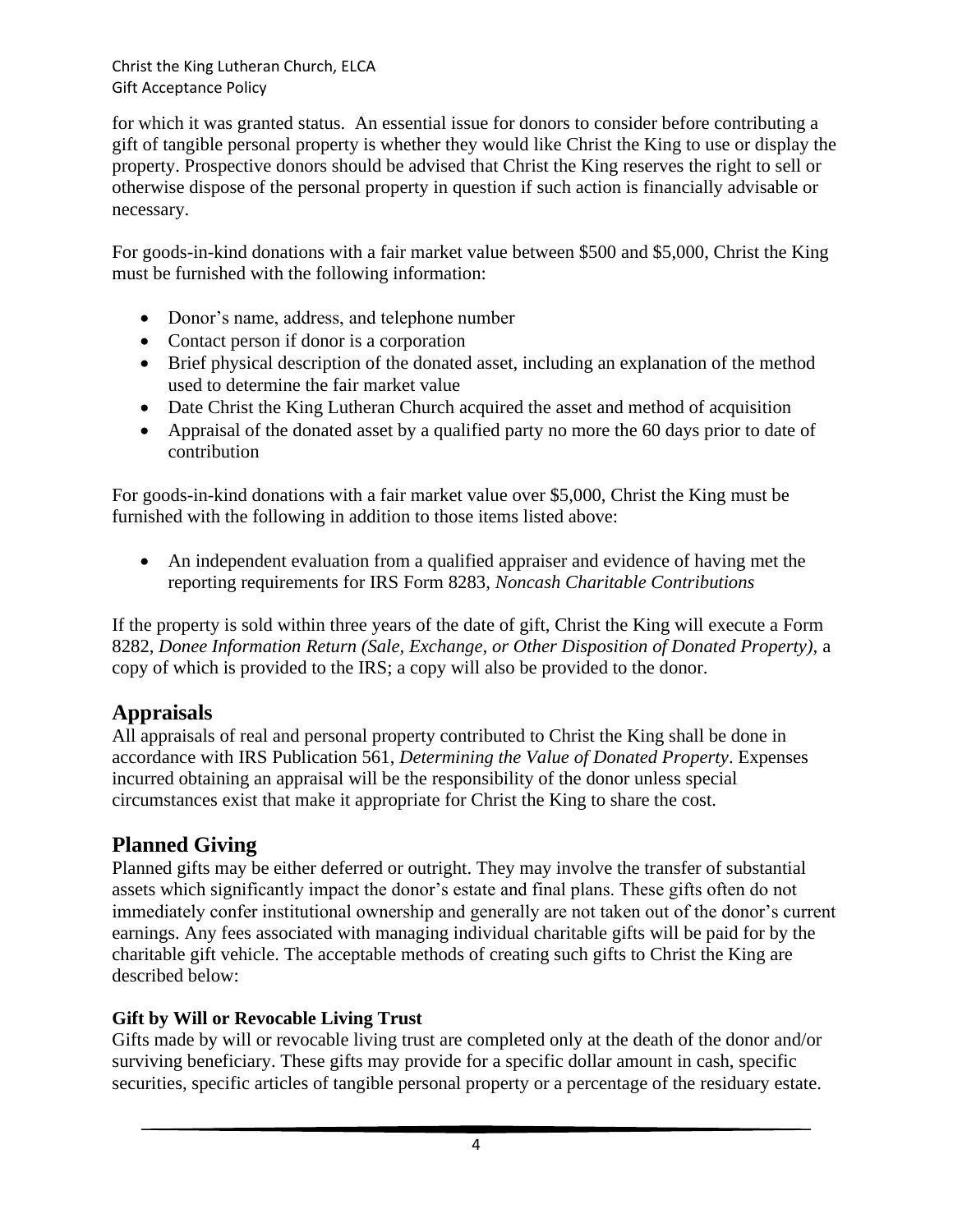Bequests may be given as unrestricted, temporarily restricted or as a gift to the Christ the King Endowment Fund.

Donors are encouraged to recognize that over the many years following the establishment of a deferred gift, the needs, policies, and circumstances of Christ the King Lutheran Church can change in unforeseen ways. The leaders of Christ the King Lutheran Church must have the flexibility to make use of the funds in the best interest of Christ the King and in accord with donor interest and specifications. Thus, donors are encouraged to avoid detailed limitations and restriction for their gifts. Donors considering bequests for a specific purpose are encouraged to consult with the Senior Pastor regarding their wishes.

Because they are subject to change, gift commitments by will or revocable trust do not generate tax deductions for the donor nor are they counted as current gift revenue for Christ the King. They would however generate income tax deductions for the estate or trust. Donors are encouraged to advise the church of these provisions to assist in its future planning. All such notifications are held in strictest confidence unless the donor gives express permission for their plans to be made public.

#### **Charitable Remainder Trusts**

Charitable Remainder Trusts (CRT) are irrevocable arrangements that pay income to the donor and/or other beneficiaries for life or a term of years. Christ the King will accept gifts valued at \$100,000 or more to either Charitable Remainder Unitrusts (CRUT) or Charitable Remainder Annuity Trusts (CRAT). In instances where accepting gifts of a smaller amount may be advantageous to Christ the King, the Senior Pastor or the Council acting together may waive the minimum gift requirement.

Assets which are readily acceptable for charitable remainder trusts include cash, marketable securities, and real estate not subject to debts or encumbrances. Assets that require prior approval of the Christ the King Council before acceptance include closely held securities, partnership interests, and tangible personal property. Mortgaged real estate cannot be accepted.

Income paid to the non-charitable beneficiary(ies) must be a minimum of five percent of the value of the trust assets. With an annuity trust, the payment remains the same throughout the term of the trust and no additional contributions can be made. With a unitrust, the payment varies each year, as the trust assets are revalued annually. Additional contributions can be made to a unitrust.

While the rate of payment must be a minimum of five percent, the maximum rate is negotiated between the donor and Christ the King. The rate selected must consider the income needs of the donor, balanced by the actuarial table calculations on the lives of the beneficiaries to assure the preservation of the trust assets for ultimate use by Christ the King as the designated remainder beneficiary, and any IRS regulation regarding payments.

Christ the King will not pay a finder's fee or commission to a third party to secure a charitable remainder trust, except for standard commissions on the sale of real property, securities, or similar payments necessary to the operation of the trust.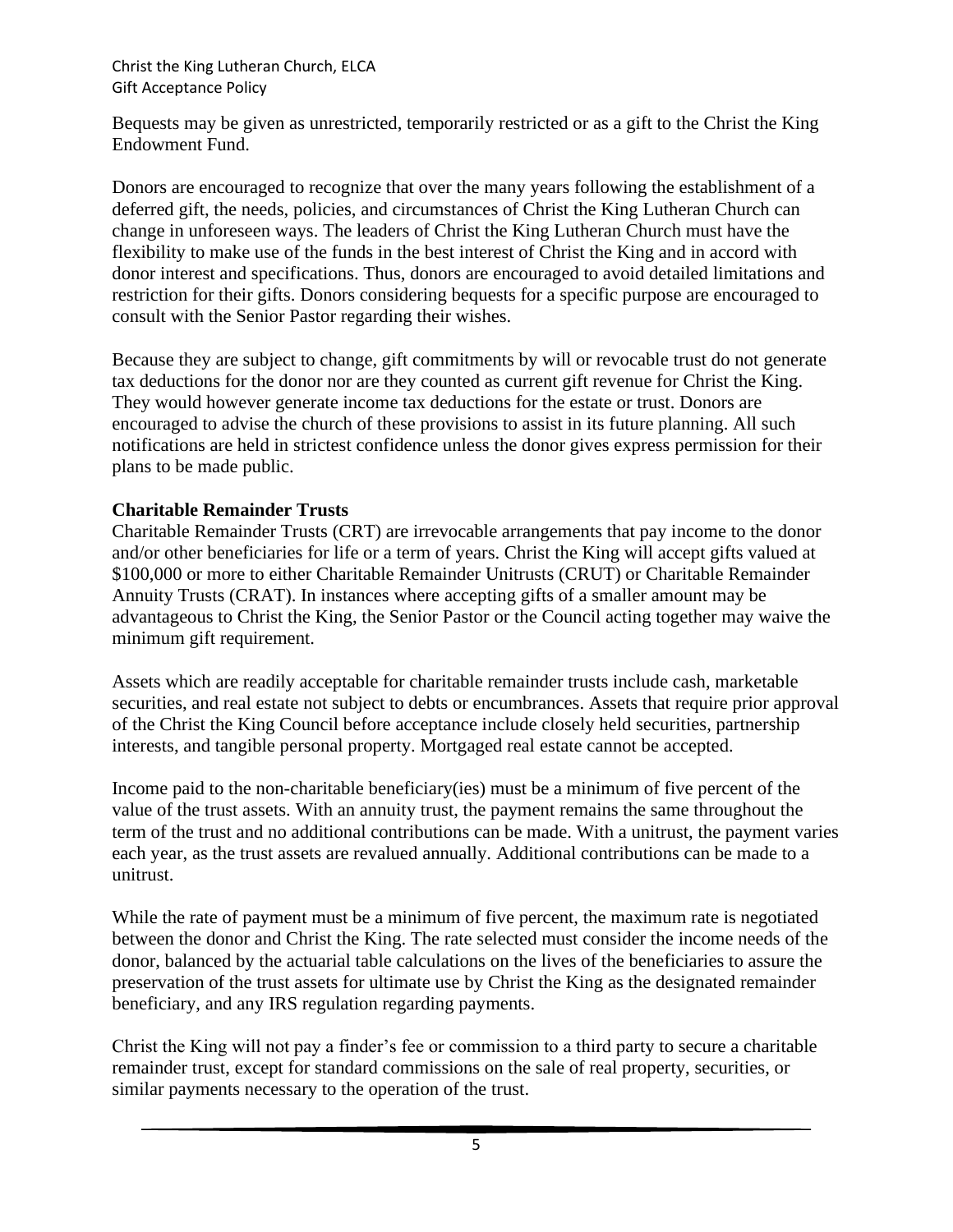### **Charitable Lead Trust**

A Charitable Lead Trust (CLT) provides immediate support for Christ the King through income generated by the assets in trust for a set period, after which the assets pass to a non-charitable beneficiary such as the donor, the donor's children, or other persons the donor specifies. In a lead trust, the donor gives Christ the King the current economic benefit of the transferred assets and retains the right to reacquire the possession and control of the assets at a future date.

There are two types of CLT: the Charitable Lead Annuity Trust (CLAT) and the Charitable Lead Unitrust (CLUT). In the CLAT, the donor sets a fixed amount of annual income Christ the King would receive. In the CLUT, Christ the King would receive a percentage of the trust value each year, meaning the income to Christ the King could fluctuate year to year.

The donor during his/her lifetime creates an irrevocable trust agreement for a period of ten years or more. The agreement may take effect during the donor's lifetime or be part of the donor's will. Assets are transferred to a trustee, with the stipulation that the income from the assets be paid to Christ the King as the designated income beneficiary for the life of the trust, after which the principal or corpus of the trust reverts to the donor or other of his/her choosing.

### **Gifts of Life Insurance**

Life insurance can be a medium for giving funds to Christ the King. With it, the donor can make a substantial gift for a relatively modest annual outlay. A donor may irrevocably assign to Christ the King an existing life insurance policy that is no longer needed for family protection, making Christ the King both the policy owner and beneficiary. Premium payments made by the donor for a policy for which Christ the King is both the owner and beneficiary are tax deductible to the donor. The Fair Market Value of the policy may create an income tax deduction for the donor in the year the policy is transferred to Christ the King. If the donor does not wish to continue paying the premiums, Christ the King may elect to:

- Continue paying the premiums and receive the full-face value of the policy at the donor's death
- Convert the policy to paid-up insurance in a reduced amount with no further payments; or
- Surrender the policy for its present value

It is also possible for the donor to purchase a new life insurance policy for gift purposes. Once again, Christ the King must be named both owner and beneficiary of the policy. In this case, however, the donor will make annual tax-deductible contributions to Christ the King in the amount of the premium due on the policy. Christ the King, in turn, will pay the premium to the company. Donors are strongly encouraged to select premium payment schedules that will allow a buildup of excess cash with the policy so that earnings on the cash and policy dividends will be sufficient to pay the premiums after five to seven years. If a donor stops making premium gifts before the policy is self-supporting, Christ the King will have the options outlined above regarding the policy.

Naming Christ the King as the beneficiary of a life insurance policy is the simplest way to provide death benefit proceeds from a policy, although it does not offer the income tax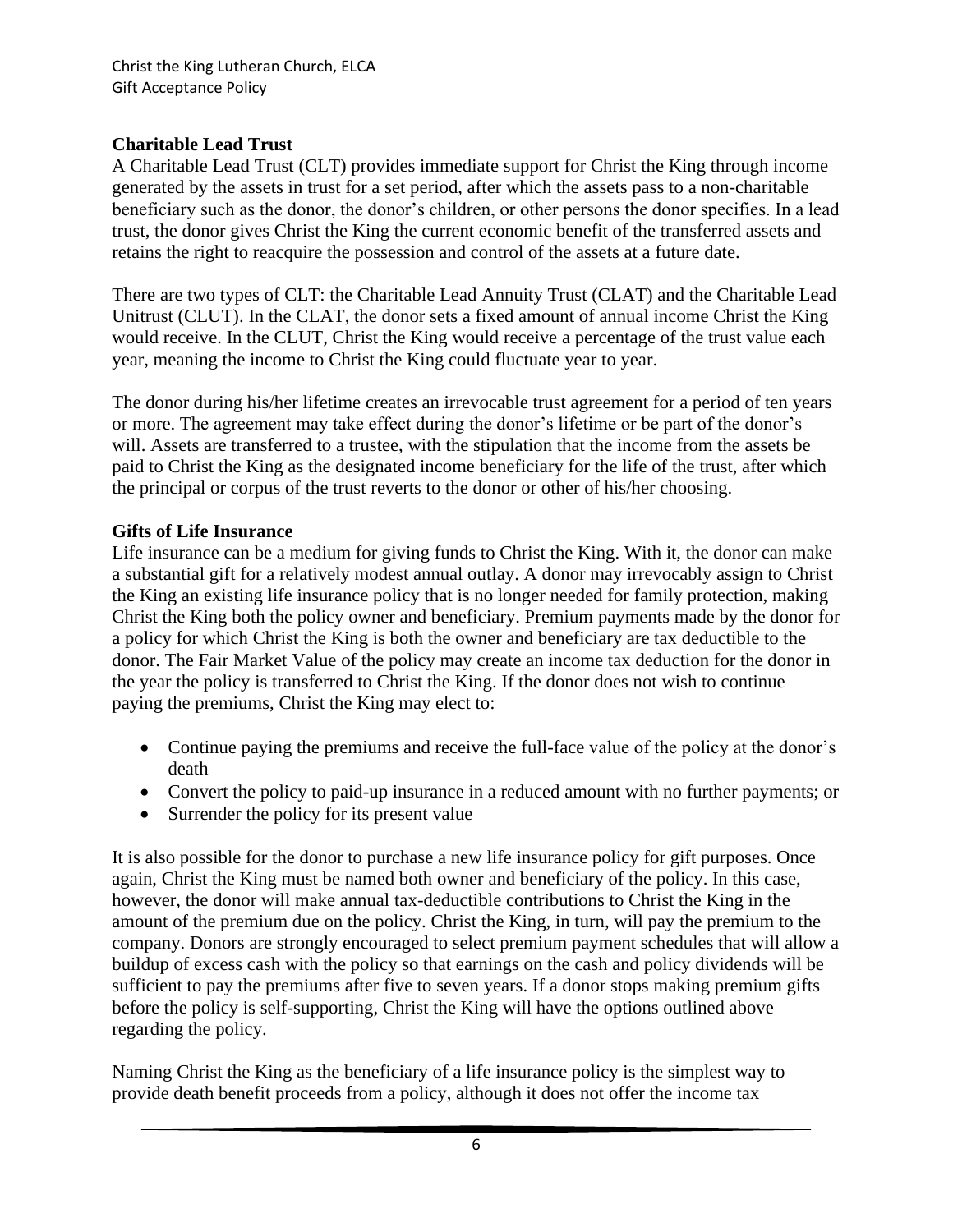advantages that come with gifting the policy. However, it still reduces the donor's estate by the amount of the death benefit. Donors who are unsure of exactly how they want to apportion their assets after death can list Christ the King as a revocable beneficiary if they so choose. This gives them flexibility in future planning in case their financial situation changes.

Naming Christ the King as a beneficiary also ensures the privacy of the transaction, which can be important for donors who wish to keep their gifting intentions secret from their families or other heirs. Transfer of assets from an insurance contract is also incontestable, thus rendering anyone contesting the estate settlement powerless to stop it. Furthermore, the donor remains in a position to change the beneficiary prior to his or her death. If the donor chooses to stop paying the premiums, Christ the King can choose to continue the process or can allow the policy to lapse.

Before contributing gifts of life insurance to Christ the King, donors should consult with the Senior Pastor or Council.

### **Gift of Remainder Interest in a Personal Residence or Farm**

A donor can give a remainder interest in a personal residence or farm to Christ the King. The donor or other occupants may continue to occupy the residence or operate the farm without disruption for the duration of the donor's life. Thereafter, the residence or farm will either be used by Christ the King or sold with proceeds used for purposes specified by the donor, if any. The procedures for evaluating proposed gifts of real property, as outlined above, also apply to gifts of a remainder interest in property.

If a life estate is retained in property, expenses for maintenance, real estate taxes, and any indebtedness relating to the property are to be borne by the donor or the beneficiary of the life estate.

# **Trustee for Gifts in Trust**

Christ the King Lutheran Church, in consultation with the donor, will designate a trustee for gifts that require the appointment of a fiduciary. If Christ the King serves as trustee, trustee fees will be assessed according to a published fee schedule. Christ the King will not accept an appointment as Trustee of a Charitable Remainder Trust or a Charitable Lead Trust.

# **Final Approval, Acceptance, and Execution by Christ the King**

Documents effectuating the acceptance of all gifts, the creation of endowment programs, and the transfer of real or tangible personal property to Christ the King must be approved and executed by Christ the King's Council.

# **Corporate Matching Gifts**

All matching gifts received by Christ the King Lutheran Church resulting from an employee or employees' contribution(s) will be directed to the same fund as the donor's gift unless specified otherwise by the donor or the contributing corporation.